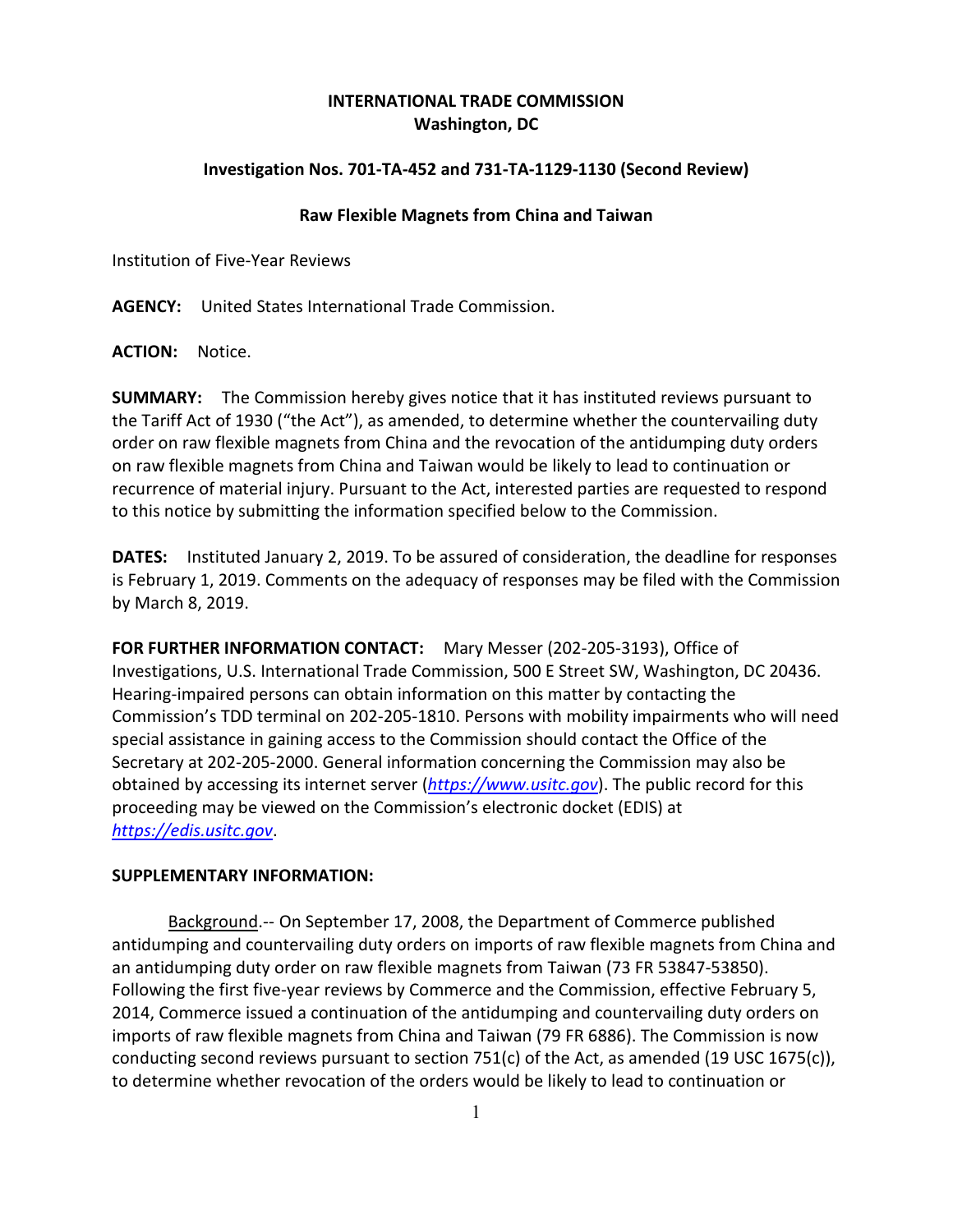recurrence of material injury to the domestic industry within a reasonably foreseeable time. Provisions concerning the conduct of this proceeding may be found in the Commission's Rules of Practice and Procedure at 19 CFR parts 201, subparts A and B and 19 CFR part 207, subparts A and F. The Commission will assess the adequacy of interested party responses to this notice of institution to determine whether to conduct full or expedited reviews. The Commission's determinations in any expedited reviews will be based on the facts available, which may include information provided in response to this notice.

Definitions.--The following definitions apply to these reviews:

- (1) *Subject Merchandise* is the class or kind of merchandise that is within the scope of the five-year reviews, as defined by the Department of Commerce.
- (2) The *Subject Countries* in these reviews are China and Taiwan.
- (3) The *Domestic Like Product* is the domestically produced product or products which are like, or in the absence of like, most similar in characteristics and uses with, the *Subject Merchandise*. In its original determinations and expedited first five-year review determinations, the Commission found a single *Domestic Like Product* consisting of raw flexible magnets coextensive with Commerce's scope.
- (4) The *Domestic Industry* is the U.S. producers as a whole of the *Domestic Like Product*, or those producers whose collective output of the *Domestic Like Product* constitutes a major proportion of the total domestic production of the product. In its original determinations and its expedited first five-year review determinations, the Commission defined a single *Domestic Industry* consisting of the U.S. producers of raw flexible magnets.
- (5) An *Importer* is any person or firm engaged, either directly or through a parent company or subsidiary, in importing the *Subject Merchandise* into the United States from a foreign manufacturer or through its selling agent.

Participation in the proceeding and public service list.--Persons, including industrial users of the *Subject Merchandise* and, if the merchandise is sold at the retail level, representative consumer organizations, wishing to participate in the proceeding as parties must file an entry of appearance with the Secretary to the Commission, as provided in section 201.11(b)(4) of the Commission's rules, no later than 21 days after publication of this notice in the *Federal Register*. The Secretary will maintain a public service list containing the names and addresses of all persons, or their representatives, who are parties to the proceeding.

Former Commission employees who are seeking to appear in Commission five-year reviews are advised that they may appear in a review even if they participated personally and substantially in the corresponding underlying original investigation or an earlier review of the same underlying investigation. The Commission's designated agency ethics official has advised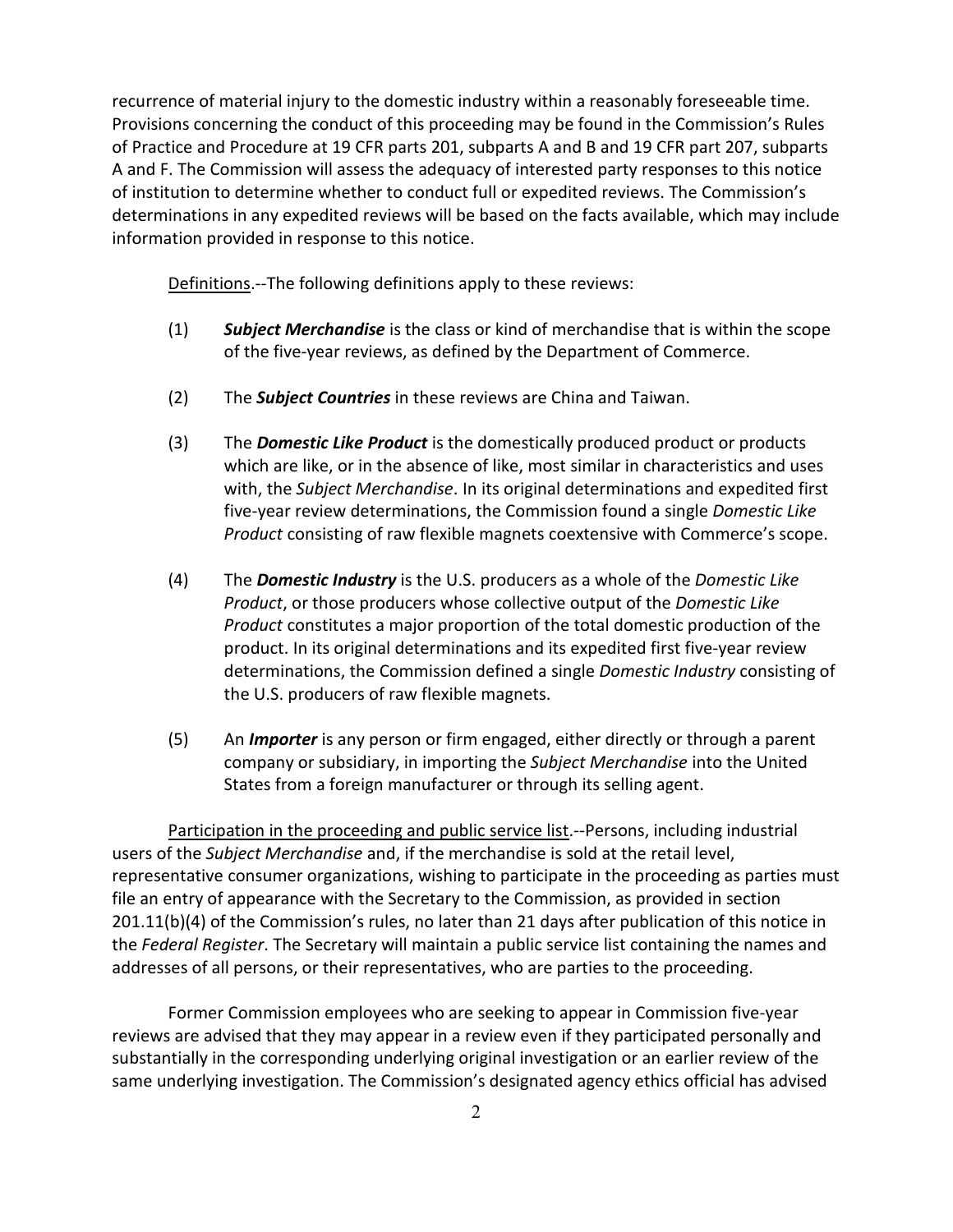that a five-year review is not the same particular matter as the underlying original investigation, and a five-year review is not the same particular matter as an earlier review of the same underlying investigation for purposes of 18 U.S.C. 207, the post employment statute for Federal employees, and Commission rule 201.15(b) (19 CFR 201.15(b)), 79 FR 3246 (Jan. 17, 2014), 73 FR 24609 (May 5, 2008). Consequently, former employees are not required to seek Commission approval to appear in a review under Commission rule 19 CFR 201.15, even if the corresponding underlying original investigation or an earlier review of the same underlying investigation was pending when they were Commission employees. For further ethics advice on this matter, contact Charles Smith, Office of the General Counsel, at 202-205-3408.

Limited disclosure of business proprietary information (BPI) under an administrative protective order (APO) and APO service list.--Pursuant to section 207.7(a) of the Commission's rules, the Secretary will make BPI submitted in this proceeding available to authorized applicants under the APO issued in the proceeding, provided that the application is made no later than 21 days after publication of this notice in the *Federal Register*. Authorized applicants must represent interested parties, as defined in 19 U.S.C. 1677(9), who are parties to the proceeding. A separate service list will be maintained by the Secretary for those parties authorized to receive BPI under the APO.

Certification.--Pursuant to section 207.3 of the Commission's rules, any person submitting information to the Commission in connection with this proceeding must certify that the information is accurate and complete to the best of the submitter's knowledge. In making the certification, the submitter will acknowledge that information submitted in response to this request for information and throughout this proceeding or other proceeding may be disclosed to and used: (i) by the Commission, its employees and Offices, and contract personnel (a) for developing or maintaining the records of this or a related proceeding, or (b) in internal investigations, audits, reviews, and evaluations relating to the programs, personnel, and operations of the Commission including under 5 U.S.C. Appendix 3; or (ii) by U.S. government employees and contract personnel, solely for cybersecurity purposes. All contract personnel will sign appropriate nondisclosure agreements.

Written submissions.--Pursuant to section 207.61 of the Commission's rules, each interested party response to this notice must provide the information specified below. The deadline for filing such responses is February 1, 2019. Pursuant to section 207.62(b) of the Commission's rules, eligible parties (as specified in Commission rule 207.62(b)(1)) may also file comments concerning the adequacy of responses to the notice of institution and whether the Commission should conduct expedited or full reviews. The deadline for filing such comments is March 8, 2019. All written submissions must conform with the provisions of section 201.8 of the Commission's rules; any submissions that contain BPI must also conform with the requirements of sections 201.6, 207.3, and 207.7 of the Commission's rules. The Commission's [Handbook on E-Filing,](https://www.usitc.gov/documents/handbook_on_filing_procedures.pdf) available on the Commission's website at *[https://edis.usitc.gov](https://edis.usitc.gov/)*, elaborates upon the Commission's rules with respect to electronic filing. Also, in accordance with sections 201.16(c) and 207.3 of the Commission's rules, each document filed by a party to the proceeding must be served on all other parties to the proceeding (as identified by either the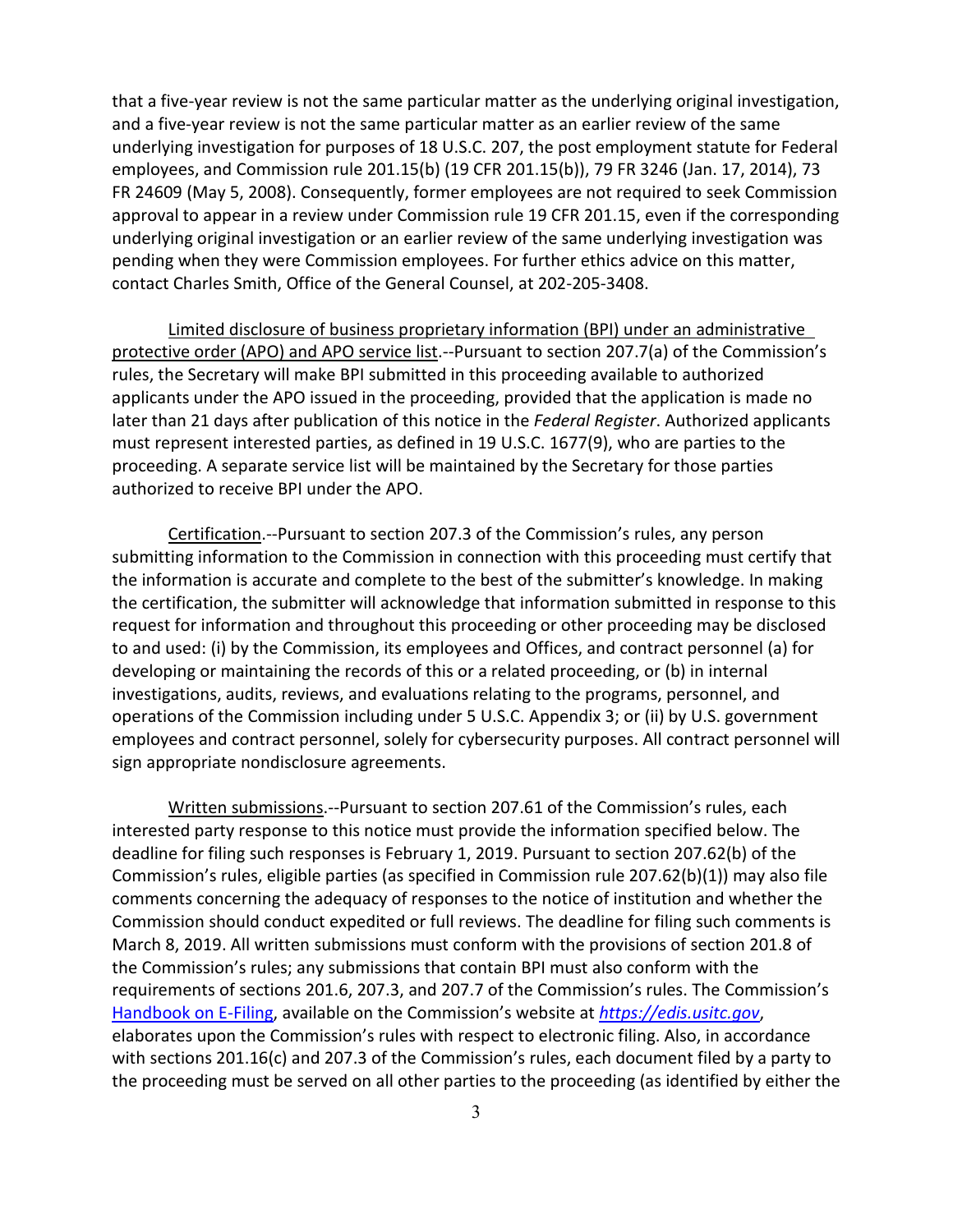public or APO service list as appropriate), and a certificate of service must accompany the document (if you are not a party to the proceeding you do not need to serve your response).

No response to this request for information is required if a currently valid Office of Management and Budget ("OMB") number is not displayed; the OMB number is 3117 0016/USITC No. 18-5-420, expiration date June 30, 2020. Public reporting burden for the request is estimated to average 15 hours per response. Please send comments regarding the accuracy of this burden estimate to the Office of Investigations, U.S. International Trade Commission, 500 E Street SW, Washington, DC 20436.

Inability to provide requested information.--Pursuant to section 207.61(c) of the Commission's rules, any interested party that cannot furnish the information requested by this notice in the requested form and manner shall notify the Commission at the earliest possible time, provide a full explanation of why it cannot provide the requested information, and indicate alternative forms in which it can provide equivalent information. If an interested party does not provide this notification (or the Commission finds the explanation provided in the notification inadequate) and fails to provide a complete response to this notice, the Commission may take an adverse inference against the party pursuant to section 776(b) of the Act (19 U.S.C. 1677e(b)) in making its determinations in the reviews.

**INFORMATION TO BE PROVIDED IN RESPONSE TO THIS NOTICE OF INSTITUTION:** If you are a domestic producer, union/worker group, or trade/business association; import/export *Subject Merchandise* from more than one *Subject Country*; or produce *Subject Merchandise* in more than one *Subject Country*, you may file a single response. If you do so, please ensure that your response to each question includes the information requested for each pertinent *Subject Country.* As used below, the term "firm" includes any related firms.

- (1) The name and address of your firm or entity (including World Wide Web address) and name, telephone number, fax number, and E-mail address of the certifying official.
- (2) A statement indicating whether your firm/entity is an interested party under 19 U.S.C. 1677(9) and if so, how, including whether your firm/entity is a U.S. producer of the *Domestic Like Product*, a U.S. union or worker group, a U.S. importer of the *Subject Merchandi*se, a foreign producer or exporter of the *Subject Merchandise*, a U.S. or foreign trade or business association (a majority of whose members are interested parties under the statute), or another interested party (including an explanation). If you are a union/worker group or trade/business association, identify the firms in which your workers are employed or which are members of your association.
- (3) A statement indicating whether your firm/entity is willing to participate in this proceeding by providing information requested by the Commission.
- (4) A statement of the likely effects of the revocation of the antidumping and countervailing duty orders on the *Domestic Industry* in general and/or your firm/entity specifically. In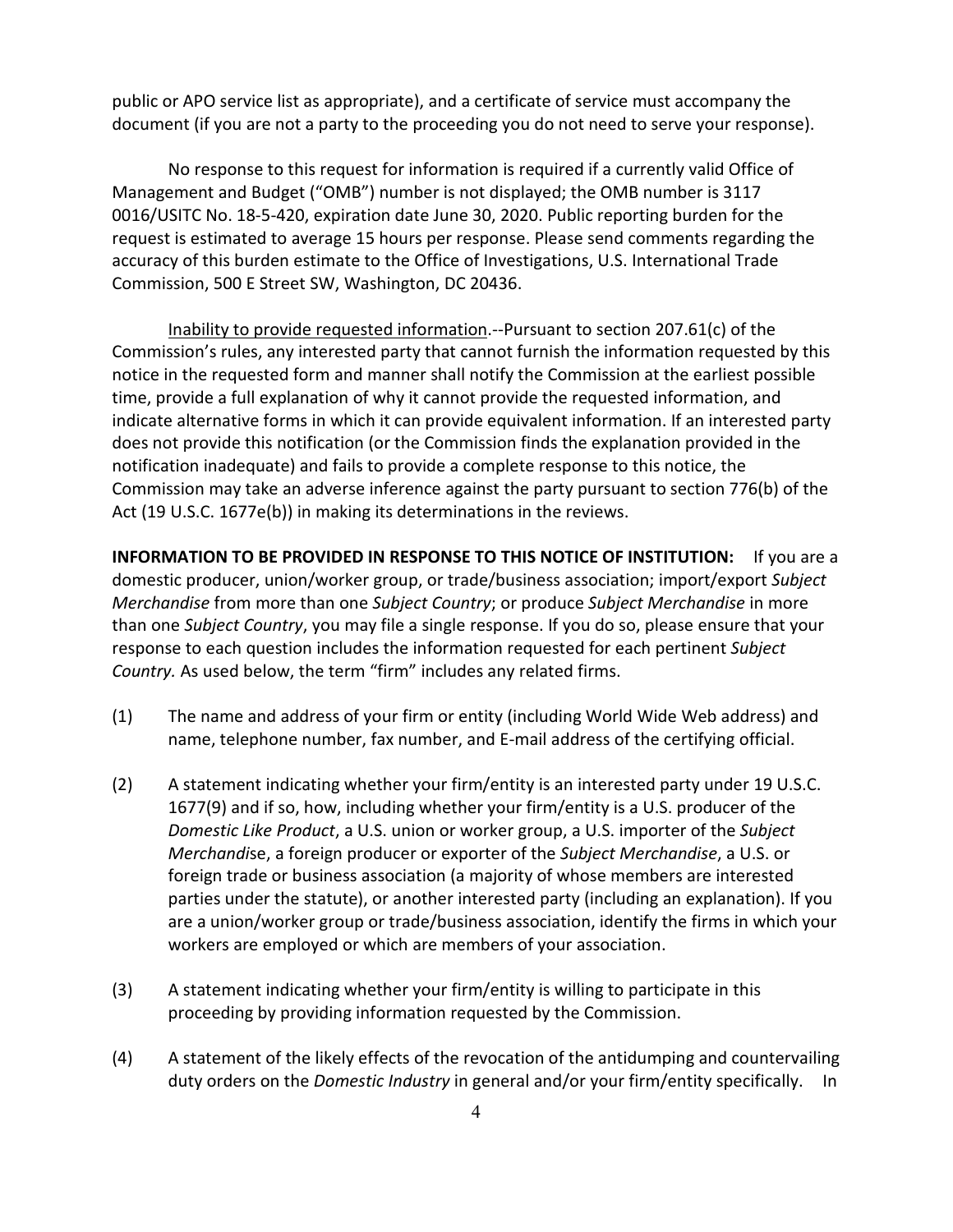your response, please discuss the various factors specified in section 752(a) of the Act (19 U.S.C. 1675a(a)) including the likely volume of subject imports, likely price effects of subject imports, and likely impact of imports of *Subject Merchandise* on the *Domestic Industry*.

- (5) A list of all known and currently operating U.S. producers of the *Domestic Like Product*. Identify any known related parties and the nature of the relationship as defined in section 771(4)(B) of the Act (19 U.S.C. 1677(4)(B)).
- (6) A list of all known and currently operating U.S. importers of the *Subject Merchandise* and producers of the *Subject Merchandise* in each *Subject Country* that currently export or have exported *Subject Merchandise* to the United States or other countries after 2012.
- (7) A list of 3-5 leading purchasers in the U.S. market for the *Domestic Like Product* and the *Subject Merchandise* (including street address, World Wide Web address, and the name, telephone number, fax number, and E-mail address of a responsible official at each firm).
- (8) A list of known sources of information on national or regional prices for the *Domestic Like Product* or the *Subject Merchandise* in the U.S. or other markets.
- (9) If you are a U.S. producer of the *Domestic Like Product*, provide the following information on your firm's operations on that product during calendar year 2018, except as noted (report quantity data in pounds and value data in U.S. dollars, f.o.b. plant). If you are a union/worker group or trade/business association, provide the information, on an aggregate basis, for the firms in which your workers are employed/which are members of your association.
	- (a) Production (quantity) and, if known, an estimate of the percentage of total U.S. production of the *Domestic Like Product* accounted for by your firm's(s') production;
	- (b) Capacity (quantity) of your firm to produce the *Domestic Like Product* (that is, the level of production that your establishment(s) could reasonably have expected to attain during the year, assuming normal operating conditions (using equipment and machinery in place and ready to operate), normal operating levels (hours per week/weeks per year), time for downtime, maintenance, repair, and cleanup, and a typical or representative product mix);
	- (c) the quantity and value of U.S. commercial shipments of the *Domestic Like Product* produced in your U.S. plant(s);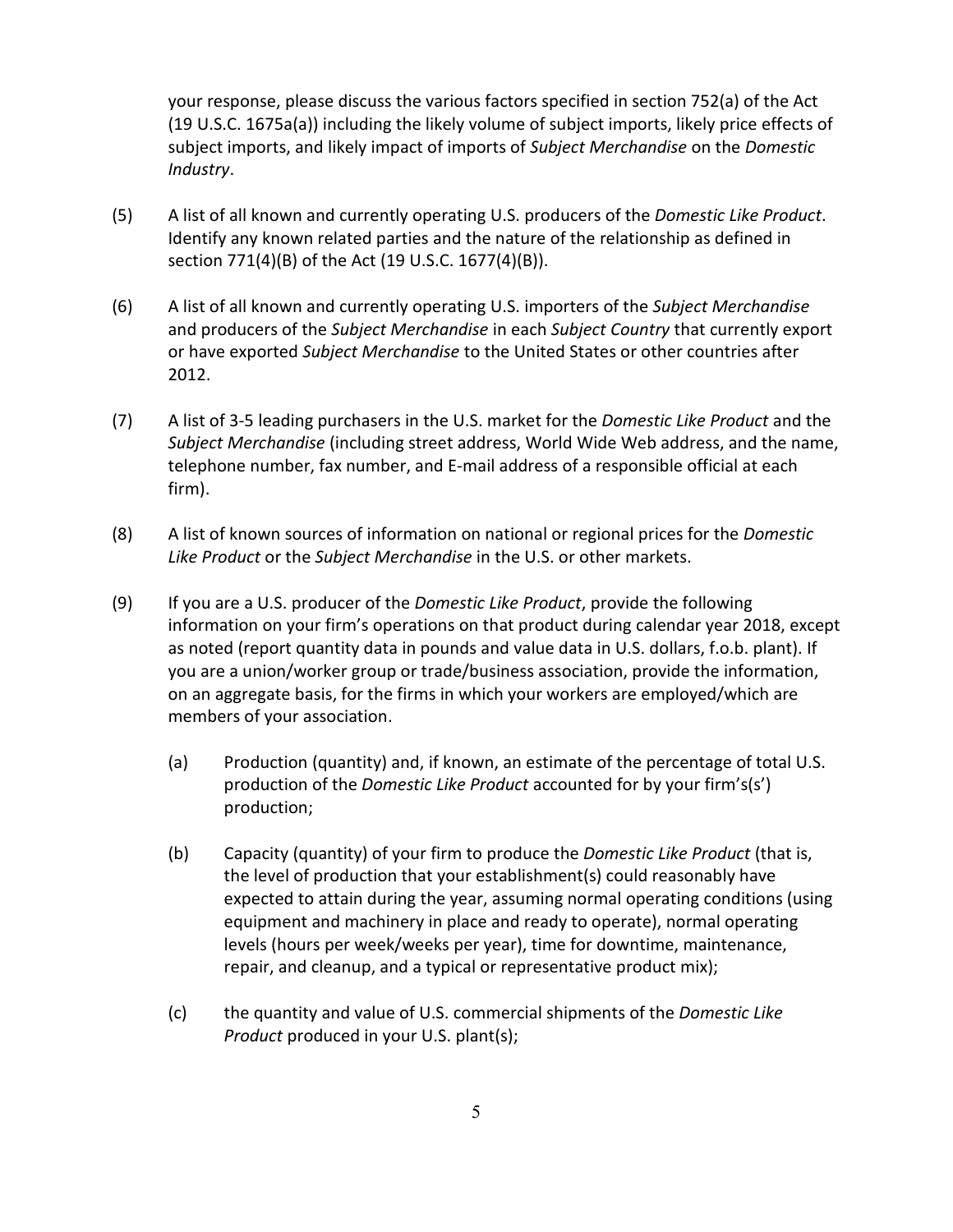- (d) the quantity and value of U.S. internal consumption/company transfers of the *Domestic Like Product* produced in your U.S. plant(s); and
- (e) the value of (i) net sales, (ii) cost of goods sold (COGS), (iii) gross profit, (iv) selling, general and administrative (SG&A) expenses, and (v) operating income of the *Domestic Like Product* produced in your U.S. plant(s) (include both U.S. and export commercial sales, internal consumption, and company transfers) for your most recently completed fiscal year (identify the date on which your fiscal year ends).
- (10) If you are a U.S. importer or a trade/business association of U.S. importers of the *Subject Merchandise* from any *Subject Country*, provide the following information on your firm's(s') operations on that product during calendar year 2018 (report quantity data in pounds and value data in U.S. dollars). If you are a trade/business association, provide the information, on an aggregate basis, for the firms which are members of your association.
	- (a) The quantity and value (landed, duty-paid but not including antidumping or countervailing duties) of U.S. imports and, if known, an estimate of the percentage of total U.S. imports of *Subject Merchandise* from each *Subject Country* accounted for by your firm's(s') imports;
	- (b) the quantity and value (f.o.b. U.S. port, including antidumping and/or countervailing duties) of U.S. commercial shipments of *Subject Merchandise* imported from each *Subject Country*; and
	- (c) the quantity and value (f.o.b. U.S. port, including antidumping and/or countervailing duties) of U.S. internal consumption/company transfers of *Subject Merchandise* imported from each *Subject Country*.
- (11) If you are a producer, an exporter, or a trade/business association of producers or exporters of the *Subject Merchandise* in any *Subject Country*, provide the following information on your firm's(s') operations on that product during calendar year 2018 (report quantity data in pounds and value data in U.S. dollars, landed and duty-paid at the U.S. port but not including antidumping or countervailing duties). If you are a trade/business association, provide the information, on an aggregate basis, for the firms which are members of your association.
	- (a) Production (quantity) and, if known, an estimate of the percentage of total production of *Subject Merchandise* in each *Subject Country* accounted for by your firm's(s') production;
	- (b) Capacity (quantity) of your firm(s) to produce the *Subject Merchandise* in each *Subject Country* (that is, the level of production that your establishment(s) could